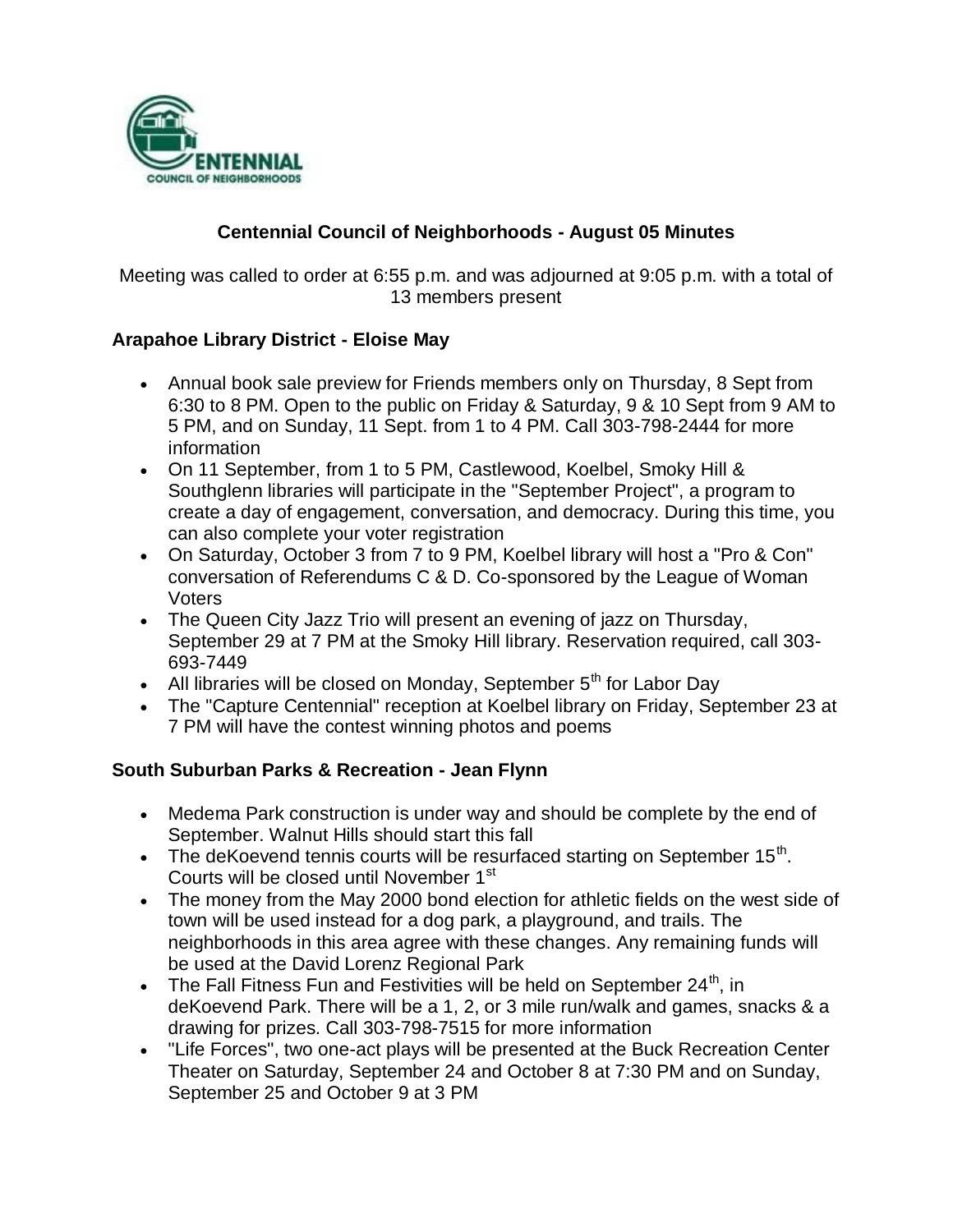"Parallel Lives" a comedy hit, will be featured as a special one-night performance on Saturday, October 29 at 8 PM at the Buck Recreation Center. Call 303-730- 4616 for more information or for tickets

## **Arapahoe Parks & Recreation - Rebecca Nash**

- Work continues on Hollow Park. Grass is planted and parking lot under construction. Irrigation system is all sub-surface
- Will be getting a bid for Tall Grass Park, north of Quincy and east of Himalaya
- Piney Creek Trail bridges have been washed out by Piney Creek overflowing this summer
- Willow Trace Park having trouble with new erosion control restrictions imposed by Arapahoe County
- There has been a lot of vandalism at the skate park near the recreation center. The park had to be closed for 3 days because of it

# **Arapahoe County Sheriff - Mark Fisher**

- Sheriff's Office has started it's annual "Back to School" traffic safety campaign. Traffic enforcement in school zones has been stepped up, with accident prevention being the number one goal. Overall traffic safety program has resulted in about 100 fewer traffic accidents this year, as compared to last year
- The open burning ban in Arapahoe County has been suspended because of the recent wet weather
- Arapahoe County has one of the most restrictive pursuit policies in the metro area. Deputies are allowed to chase a suspect only if a violent "person" crime was committed. A "property" crime does not qualify
- The Easter Avenue extension project is scheduled for completion in October 2005
- The recent newspaper article concerning the repainting of police cars to a "black" & white" color scheme was referring to the Jefferson County Sheriff's Office. The Arapahoe County Sheriff's Office is not planning a design change to their patrol cars at this time

# **Cunningham Fire District - Jerry Rhodes**

- South Metro dispatch center is under construction and should be complete by the end of the year. Security around the building has increased
- Parker Fire District received an award for their budget process, for the fourth year in a row
- Parker Fire also received multiple medals in the Police & Fire Athletic games
- Parker Fire is conducting a fundraiser on September  $16<sup>th</sup>$  for a "crash avoidance track" for teenage drivers. See www.parkerfire.org
- The new fire station for Cunningham Fire District is progressing well. Ground breaking will be in about 1 to 2 months
- Littleton Fire District is having their "Firefighter Ball", and has successfully completed the Western Welcome Week activities
- Fire Prevention Week is in October, around the  $9<sup>th</sup>$ . Fire & injury prevention activities will be held in the schools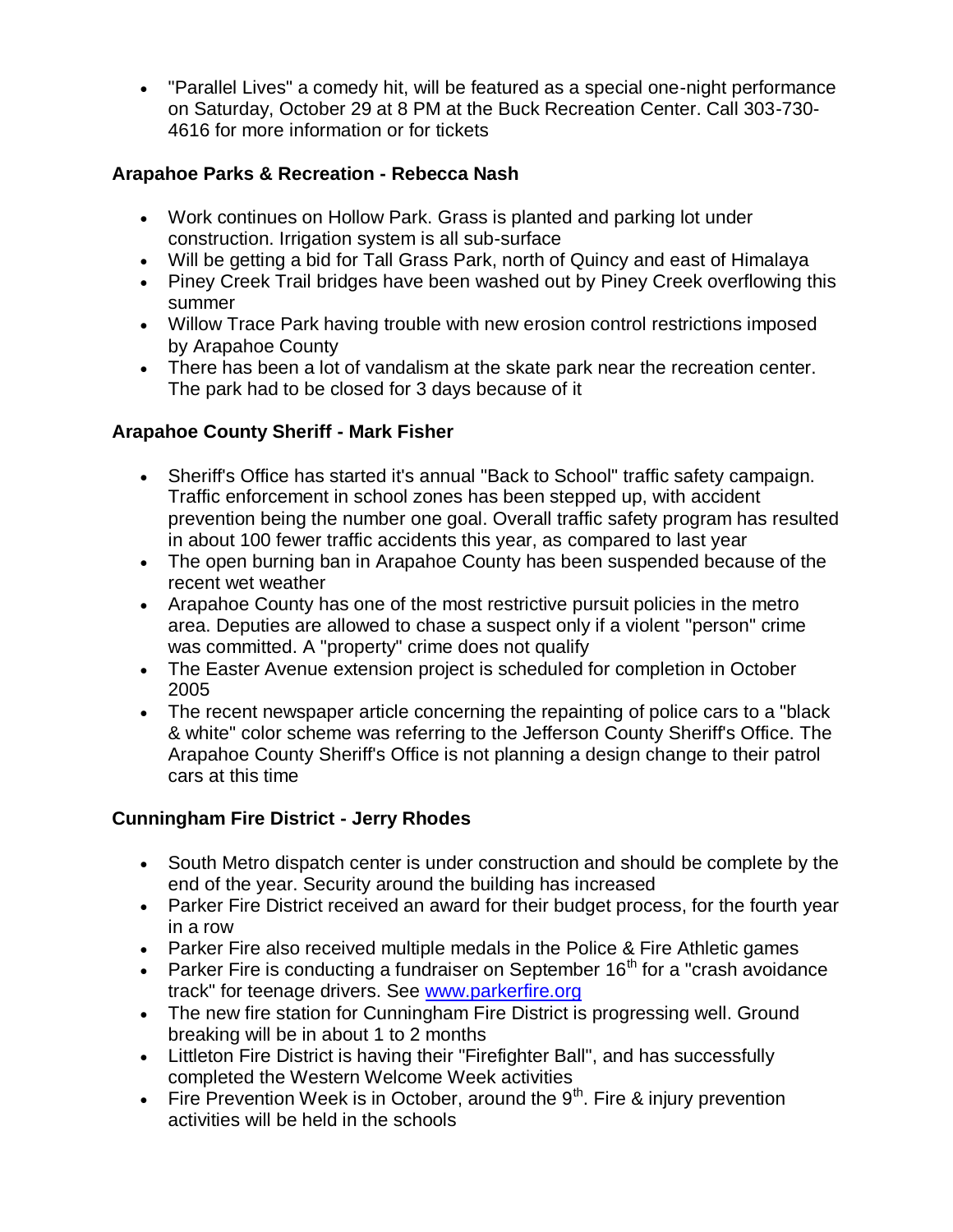- HOAs can invite the Fire Districts to attend their parades, picnics, etc. Information can be provided to young children on fire and injury prevention, and to teens about "consequence management"
- East end of Centennial was affected by phone outages, but the emergency services (police & fire) kept 911 available because of redundancy in the phone system
- Fire Rescue International was held last week in Denver, with over 16000 fire representatives in attendance. It is the 3<sup>rd</sup> largest trade show in the US, the largest fire/EMS trade show in North America. It will return to Denver in 2008. It is the first show to completely fill the new Colorado Convention Center. Over 190 fire trucks were displayed at the show
- Cherry Creek Schools is working with the fire/police agencies to develop a "community asset project" for high school and middle school youths. The "Fitness Festival" fundraiser will be on September  $10<sup>th</sup>$ . See the Cherry Creek School web site for information

# **Arapahoe County Commissioner - Rod Bockenfeld**

- There will now be a "One Call, That's All" program set up for customer service. It is a hotline for road repairs, street sweeping, snow removal, etc. Phone number is: 303-874-7623
- Arapahoe County is re-building the Arapahoe County Fairgrounds. It is located northwest of the racetrack on east Quincy Avenue. Phases one should be ready for the 2006 Fair. Work financed by the Conservation Trust funds and Open Space Acquisition funds. Looking for volunteers on various committees
- Arapahoe County will provide all development plans that affect Centennial to CenCON for review
- The Scientific & Cultural Facilities District provides free days at several of the facilities for Arapahoe County residents. Visit www.scfd.org for more information. Locations and remaining dates this year are:
	- o Denver Art Museum Free general admission on Saturday
	- o Denver Botanic Gardens September 19 October 17
	- o Denver Botanic Gardens at Chatfield
		- September 1 October 13 November 4
		- December 2
	- o Denver Museum of Nature & Science September 25 October 19
	- o Denver Zoo
		- October 1 October 12 November 6 November 20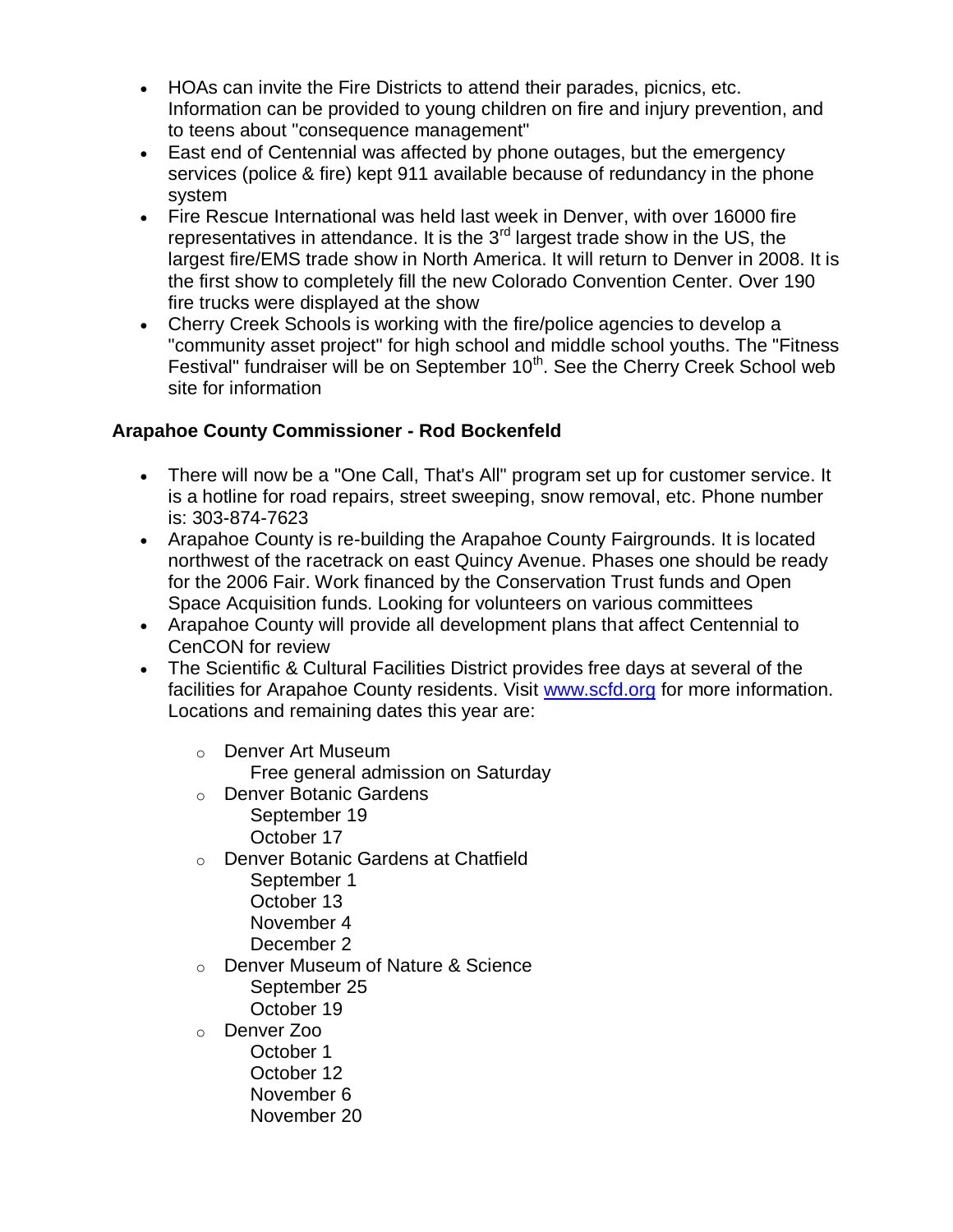## **CenCON Reports - President - Cathy Noon**

- CenCON will have a SB-100 seminar with the Orten & Hindman Law firm at 6:30 PM on September 6, at the Arapahoe Sheriff's Office. RSVP to Cathy at 303-766- 2523 by September 2nd
- Please update your HOA information. We have found that several HOAs do not have correct information listed in the roster
- Please attend one of the RTD meetings and support Centennial's requests for additional service in Centennial
- Land Use code is being changed. See the City's web site for information and a copy of the code, www.centennialcolorado.com
- Interim traffic calming solutions can only be used in residential areas, and neighborhood must petition the City for help
- Some traffic calming strategies are not eligible for consideration by the City, and some are already available from Arapahoe County without the requirement of going through the City
- Golden is removing some of the previously installed traffic calming methods that are similar to the ones listed by the City
- CenCON feels that a super-majority of 75% on the traffic petition is too large, that "rumble strips" should be added to the list, and that a definite traffic policy should be developed, rather than an interim policy

## **- Treasurer - Gerry Cummins**

| <b>Checking Previous</b><br>Balance: | \$432.27  | <b>Savings Previous</b><br>Balance: | 4462.76 |
|--------------------------------------|-----------|-------------------------------------|---------|
| Income:                              | \$60.00   | Income (Dues):                      | \$0.00  |
| Expenses:                            | $-$10.31$ | (Interest):                         | \$0.00  |
| <b>Closing Balance:</b>              |           | \$481.96 Closing Balance:           | 4462.76 |

#### **- Secretary - Frank Green**

 Because of the lack of a quorum of members present, the July 2005 minutes were not voted for approval

#### **- Plans - Jim Levy**

 No representatives from the City of Centennial were present at the CenCON meeting. A presentation of the Copperleaf development was made by Todd **Tenenbaum** 

## **- Membership - Michael Kirrane**

 Letters have been sent to those HOA members that have not paid their 2005/2006 dues